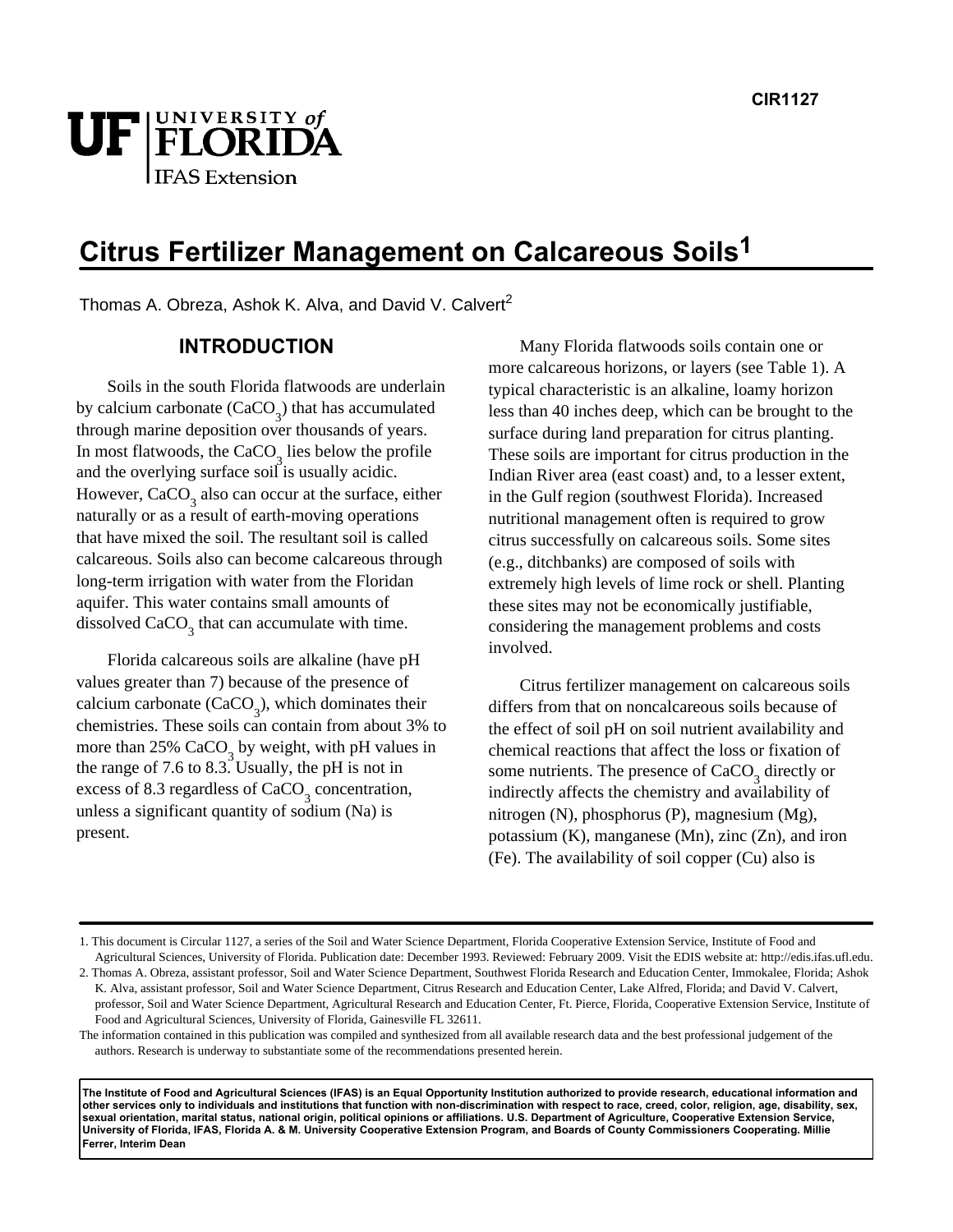affected; however, since the citrus Cu requirement is normally satisfied through foliar sprays of Cu fungicides, it is not discussed in this fact sheet.

# **THE EFFECT OF CaCO<sub>3</sub> ON NITROGEN TRANSFORMATIONS**

Soil pH affects the rates of several reactions involving N and can influence the efficiency of N use by plants. Nitrification, or the conversion of ammonium  $(NH_4^+)$  to nitrate  $(NO_3^-)$  by soil bacteria, is most rapid in soils with pH values between 7 and 8. Nitrification approaches zero below pH 5. Ammonium-N fertilizers applied to calcareous soils are converted within a few days to nitrate, which moves freely with soil water. The acidity produced during nitrification is quickly neutralized in highly calcareous soils but may lower the pH value in soils containing low levels of  $CaCO<sub>3</sub>$ .

Ammonia volatilization is the loss of N to the atmosphere through conversion of the ammonium ion to ammonia gas  $(NH_3)$ . Volatilization of ammoniacal-N fertilizer is significant only if the soil surface pH value is greater than 7 where the fertilizer is applied. This condition occurs in calcareous soils, or where the breakdown of the N fertilizer produces alkaline conditions (e.g., urea decomposition). Nitrogen loss through ammonia volatilization on calcareous soils is a concern when ammoniacal N is applied to the grove floor and remains there without moving into the soil. Following an application of dry fertilizer containing ammoniacal N, the fertilizer should be moved into the root zone through irrigation or mechanical incorporation if rainfall is not imminent. Urea breakdown creates alkaline conditions near the fertilizer particle; surface application of urea can cause N loss if the urea is not incorporated or irrigated into the soil, regardless of initial soil pH.

# **THE EFFECT OF CaCO<sub>3</sub> ON MAGNESIUM AND POTASSIUM**

Although low concentrations of Mg and K in citrus leaves are not uncommon in groves planted on calcareous soils, there is not necessarily a concurrent reduction in fruit yield or quality. If a low concentration of leaf K or Mg is found in a grove that produces satisfactory yield and quality, attempts to increase leaf levels with fertilizer are not necessary. However, if a detrimental condition such as low yield, small fruit, or creasing is observed, an attempt to raise the leaf K or Mg concentration with fertilizer is justified.

It is often difficult to increase leaf Mg and K levels with fertilizer applied directly to calcareous soils, which contain tremendous quantities of both exchangeable and nonexchangeable Ca. Leaf Mg and K concentrations are strongly influenced by soil conditions that control leaf Ca concentration, including high soil Ca levels. High Ca levels suppress Mg and K uptake by citrus trees in part, presumably, through the competition of  $Ca^{2+}$ ,  $Mg^{2+}$ , and  $K^+$ . Citrus growing on soils high in Ca often requires above normal levels of Mg and K fertilizer for satisfactory tree nutrition. In cases where soil-applied fertilizer is ineffective, the only means of increasing leaf Mg or K concentration may be through foliar application of water-soluble fertilizers, such as magnesium nitrate  $[Mg(NO<sub>3</sub>)<sub>2</sub>]$  or potassium nitrate  $(KNO_3)$ .

# **THE EFFECT OF CaCO<sup>3</sup> ON PHOSPHORUS**

Phosphorus availability in calcareous soils is almost always limited. The P concentration in the soil solution is the factor most closely related to P availability to plants. The sustainable concentration is related to the solid forms of P that dissolve to replenish soil solution P following its depletion by crop uptake. Many different solid forms of phosphorus exist in combination with Ca in calcareous soils. After P fertilizer is added to a calcareous soil, it undergoes a series of chemical reactions with Ca that decrease its solubility with time (a process referred to as **P fixation).** Consequently, the long-term availability of P to plants is controlled by the application rate of soluble P and the dissolution of fixed P. Applied P is available to replenish the soil solution for only a relatively short time before it converts to less soluble forms of P.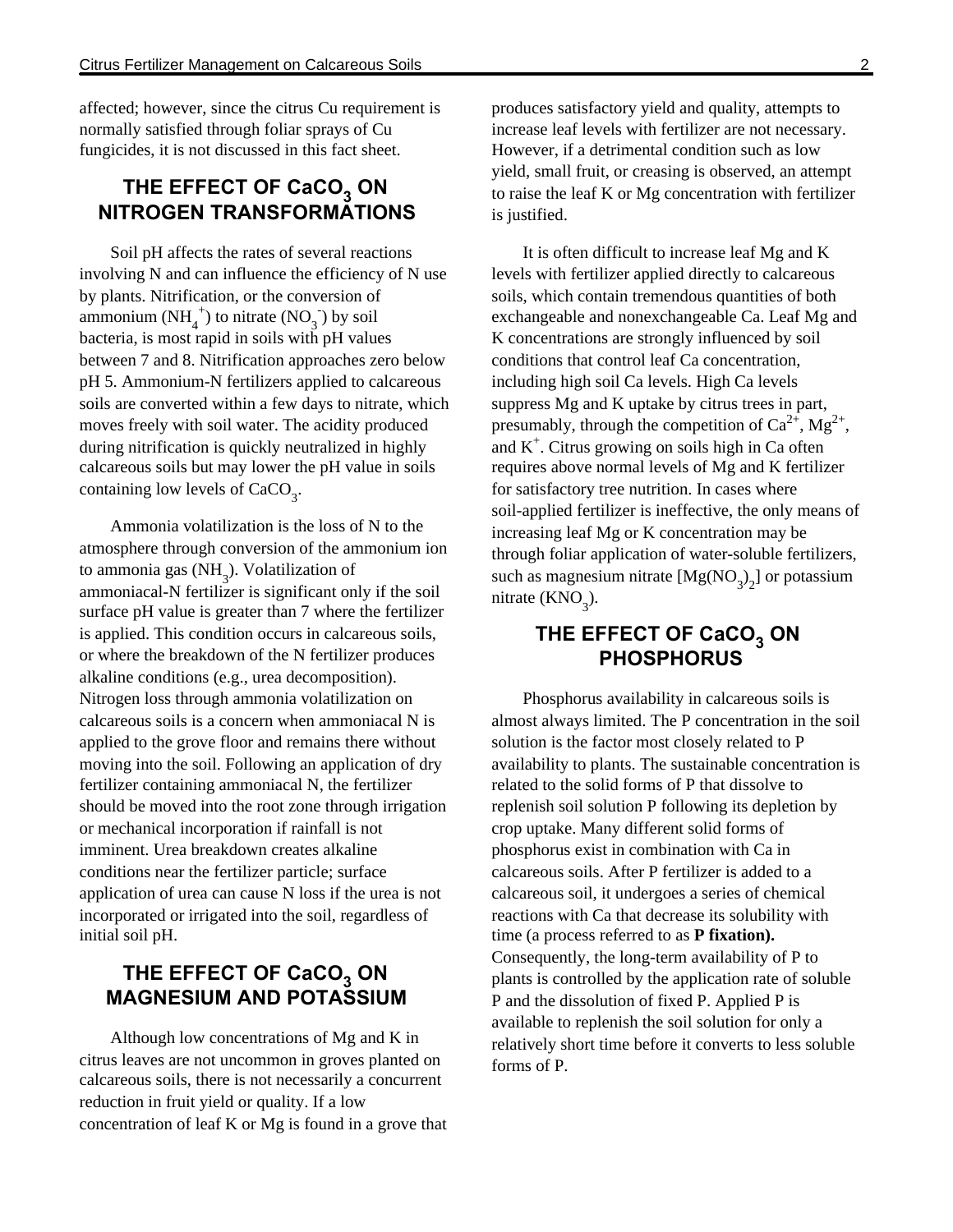#### **TESTING CALCAREOUS SOILS FOR P**

Accumulation and loss of soil P can be evaluated through soil testing, but more information is required to make a fertilizer recommendation based on this method. The amount of extractable P must be related to crop yield or quality. An ideal P-extracting solution should remove from soils only those forms of P that are available to plants. This is difficult to achieve with the extracting solutions that are currently used.

The major extractants used by southeastern U. S. soil testing laboratories to measure soil P include Mehlich 1 (double acid), Bray P1 and P2, and sodium bicarbonate. Mehlich 1 is not appropriate for use on calcareous soils because its extracting ability is weakened by exposure to  $CaCO_3$ . While Bray and sodium bicarbonate have been consistently correlated to P uptake by plants growing on calcareous soils in other parts of the United States, these extractants have not been calibrated with citrus leaf P concentration or yield on Florida calcareous soils. Mehlich 3, a newer extractant with promising ability for Florida conditions, is not yet widely used and also will require calibration. Currently, no suitable extractant for soil P has an established, calibrated sufficiency level for use with citrus grown on Florida calcareous soils.

# **THE EFFECT OF CaCO<sub>3</sub> ON ZINC AND MANGANESE**

Soil pH is the most important factor regulating Zn and Mn supply in alkaline soils. At alkaline (high) pH values, Zn and Mn form precipitous compounds with low water solubility, markedly decreasing their availability to plants. A soil pH value of less than 7 is preferred to ensure that Zn and Mn are available to plants in sufficient amounts. The soil around a plant root (the rhizosphere) tends to be acidic due to root exudation of  $H^+$  ions. Therefore, soils that are slightly alkaline may not necessarily be deficient in Zn or Mn. In addition, Zn and Mn can be chelated by natural organic compounds in the soil, a process that aids the movement of these nutrients to the plant root. On highly alkaline soils, however, Zn and Mn deficiencies are not uncommon. Soil applications of

Zn and Mn fertilizers are generally ineffective in these situations, but deficiencies can be corrected through the use of foliar sprays.

# **THE EFFECT OF CaCO<sup>3</sup> ON IRON**

Calcareous soils may contain high levels of total Fe, but in forms unavailable to plants. Visible Fe deficiency, or Fe chlorosis, is common in citrus. The term **chlorosis** signifies a yellowing of plant foliage, whereas Fe **deficiency** implies that leaf Fe concentration is low. Owing to the nature and causes of Fe chlorosis, however, Fe concentration is not necessarily related to degree of chlorosis; in chlorotic plants Fe concentrations can be higher than, equal to, or lower than those in normal plants. Thus, this disorder on calcareous soils is not always attributable to Fe deficiency; it may be a condition known as **lime-induced Fe chlorosis.** Iron is considerably less soluble than Zn or Mn in soils with a pH value of 8; thus, inorganic Fe contributes relatively little to the Fe nutrition of plants in calcareous soils. Most of the soluble Fe in the soil is complexed by natural organic compounds. (Fe nutrition in plants has improved in response to the application of sewage sludge, which contains organically complexed Fe.) The primary factor associated with Fe chlorosis under calcareous conditions appears to be the effect of the bicarbonate ion  $(HCO<sub>3</sub>)$  on Fe uptake and/or translocation in the plant. The result is Fe inactivation or immobilization in plant tissue.

Susceptibility to Fe chlorosis depends on a plant's response to Fe deficiency stress, which is controlled genetically. Citrus rootstocks vary widely in their ability to overcome low Fe stress (see Table 2). The easiest way to avoid lime-induced Fe chlorosis in citrus trees to be planted on calcareous soils is to use tolerant rootstocks. Existing Fe chlorosis can be corrected by using organic chelates, a method discussed in detail in a later section.

# **FERTILIZER MANAGEMENT ON CALCAREOUS SOILS**

Nitrogen.Regardless of the initial form applied, essentially all N fertilizer ultimately exists as  $NO<sub>3</sub>$ because nitrification proceeds uninhibited in calcareous soils. Rather than attempt to slow this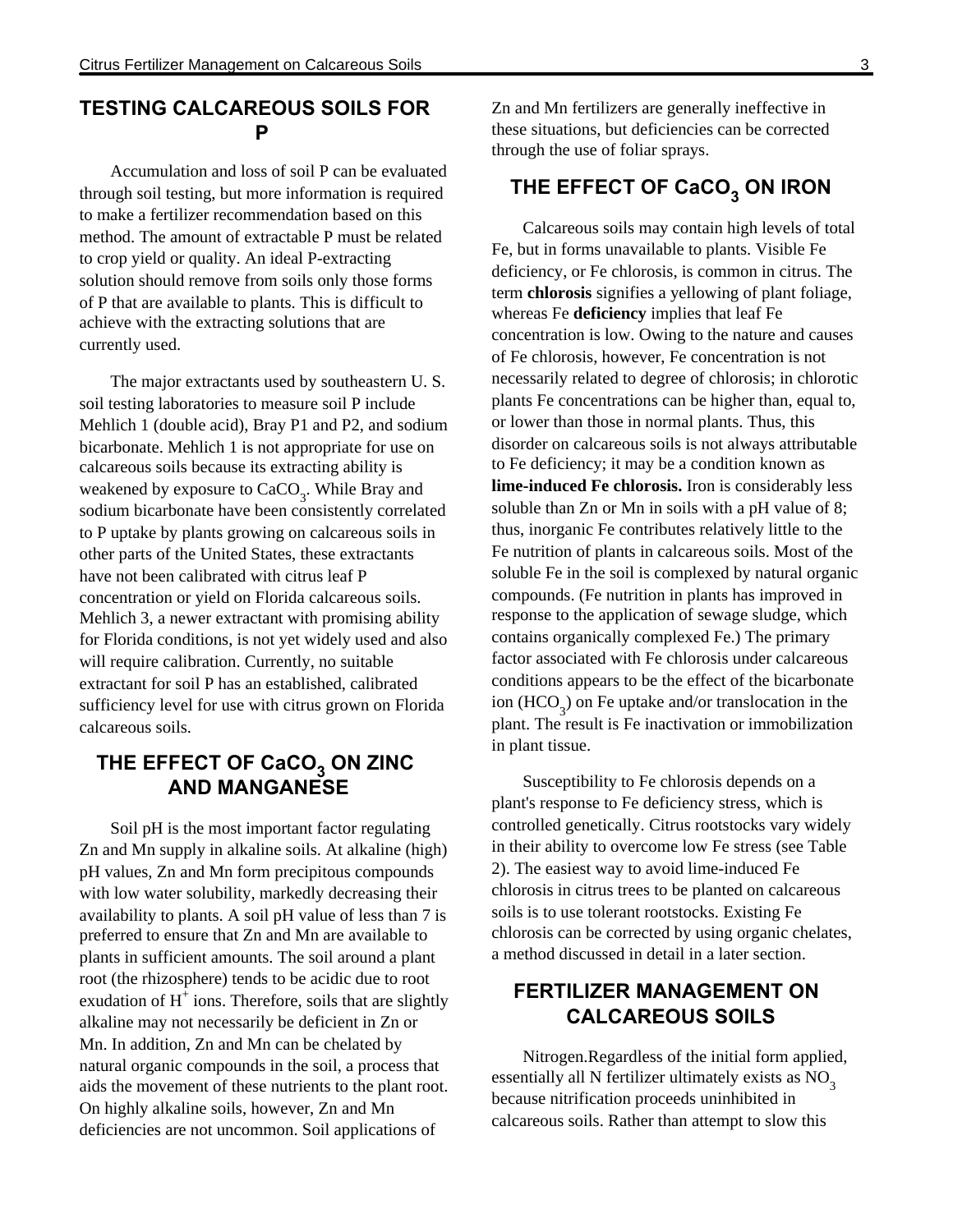process, citrus grove management practices should emphasize irrigation and fertilizer application scheduling strategies that decrease N leaching. These include irrigating based on tensiometer readings or evapotranspiration measurements and using split applications of N fertilizer. Applying a portion of the required N fertilizer with irrigation water (i.e., through fertigation) and scheduling irrigations to maintain the N in the root zone is a sound method to prevent large N leaching losses. Using controlled-release N also can increase N fertilizer efficiency.

Management of N fertilizer also should involve practices that minimize its loss through ammonia volatilization. Following an application of ammoniacal-N to the surface of a calcareous soil, the fertilizer should be moved into the soil profile with irrigation water if rainfall is not likely. Urea applied to the surface of any soil, regardless of its pH value, should be moved into the soil via rainfall or irrigation. Fertigation using either of these N sources is a suitable application method, provided that there is ample time to flush the fertilizer out of the lines and into the soil.

**Phosphorus.** To maintain P availability to citrus on calcareous soils, water-soluble P fertilizer should be applied on a regular, but not necessarily frequent, basis. Since phosphorus accumulates in the soil, it is at least partially available as it converts to less soluble compounds with time. Phosphorus deficiency has never been found in citrus grown on Florida calcareous soils where P fertilizer has been applied regularly.

Phosphorus fertilizer should be applied each year in newly planted groves, at a rate based on the recommended rate for young trees, until the groves begin to bear fruit. As the trees approach maturity, P applications can be limited to once every few years. Diagnostic information from leaf and soil testing can help determine whether P fertilization is necessary. Citrus yields have not been correlated with the results of soil tests measuring P levels in calcareous soils; however, soil testing with Mehlich 3, sodium bicarbonate, or another suitable extractant still can be useful in estimating the magnitude of accumulated P. An increased level of P measured by soil tests

following periodic fertilization would indicate an increase in available P above the native soil level.

Leaf tissue testing can be used to determine whether soil P is available to citrus trees. For best results, the leaf P concentration of 4- to 6-month-old spring flush leaves from mature trees should be evaluated. The optimum range for leaf P in mature citrus leaves is from 0.12% to 0.16% on a dry weight basis. A decline in leaf P concentration from optimum to low over several years indicates declining soil P availability and justifies a P fertilizer application.

**Potassium.** For citrus on noncalcareous soils, nitrogen and potassium fertilizer applications with a 1:1 ratio of N to  $K_2O$  are recommended. If leaf testing on calcareous soils reveals that high levels of soil Ca may be limiting K uptake, the  $K_2O$  rate should be increased by about 25%. This approach may not work in all situations, however. Another way to increase leaf K concentration is through foliar application of  $\text{KNO}_3$ . A solution of 20 lbs  $\text{KNO}_3$  per 100 gallons of water, sprayed to the point of foliar runoff, has been shown to raise leaf K, especially if applied several times during the year. Concentrations greater than 20 lbs  $\mathrm{KNO}_3^{}$  per 100 gallons of water should be avoided, since high salt levels promote leaf burn. The availability of N applied through foliar spray equals that of N applied in regular ground fertilizer programs. Therefore, the amount of N applied as  $KNO<sub>3</sub>$  should be considered when determining annual N fertilization plans for citrus groves.

**Zinc and manganese.** The most common inorganic Zn and Mn fertilizers are the sulfates  $(ZnSO_4, MnSO_4)$  and the oxides (ZnO, MnO). Broadcast application of these compounds to correct Zn or Mn deficiencies in calcareous soils is not recommended, since the alkaline pH renders the Zn and Mn unavailable almost immediately. Zinc is also available in chelated forms, including Zn-EDTA and Zn-HEDTA. A **chelate** is a large organic molecule that "wraps around" a micronutrient ion such as  $Zn^{2+}$ , sequestering it from soil reactions that make it unavailable. Chelated Zn is sometimes, but not always, superior to inorganic Zn sources. Soil applications of chelated Zn are rarely economical, however. Manganese chelates have limited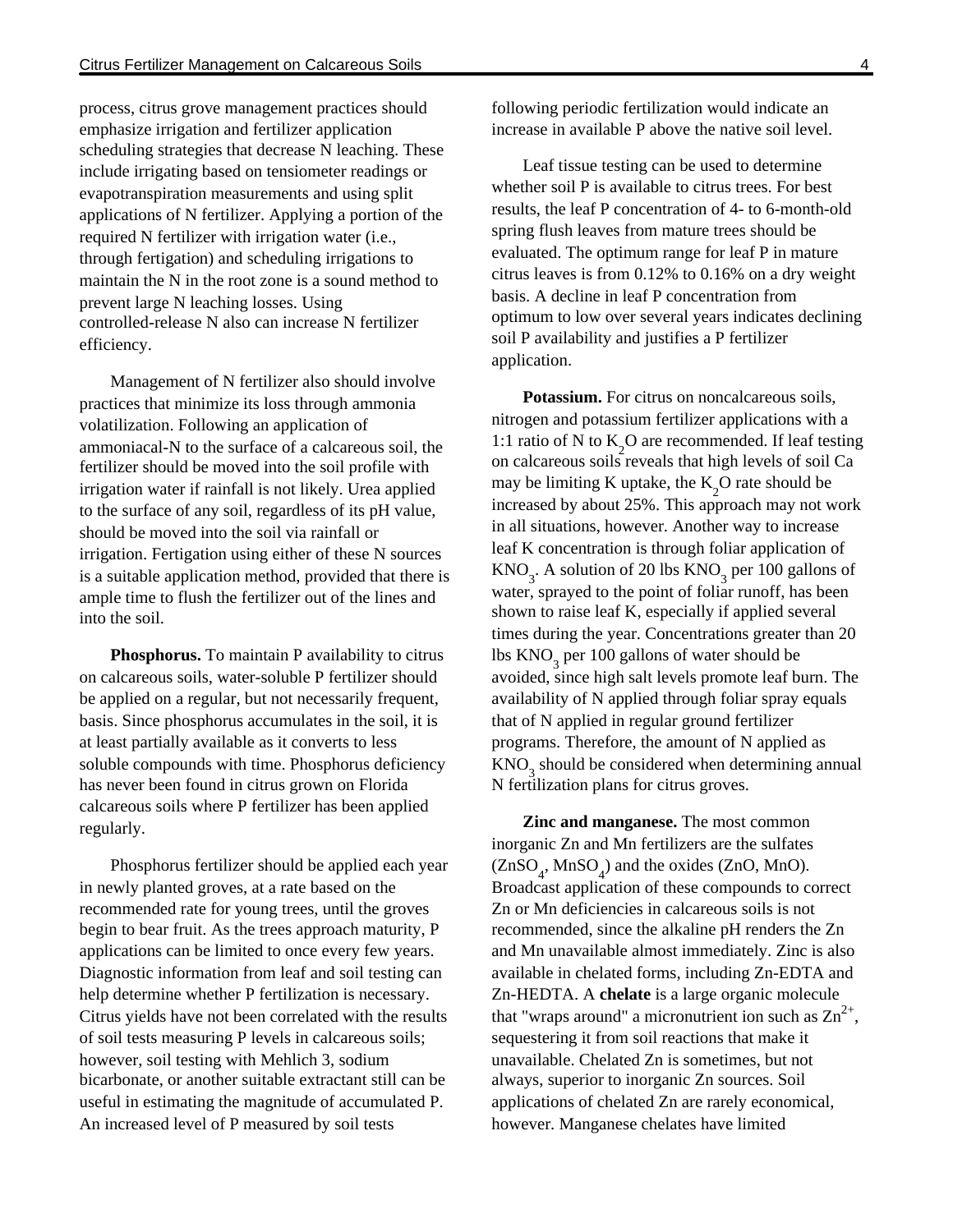effectiveness in calcareous soils and are not normally used.

The least expensive way to apply Zn and Mn to citrus is through foliar sprays. In addition to the forms listed above, a number of other Zn and Mn formulations are available for foliar spraying, including nitrates and organically chelated forms using lignin sulfonate, glucoheptonate, or alpha-keto acids. Preliminary research data indicate little difference in magnitude of foliar uptake, regardless of the form of carrier or chelate applied. Similarly, foliar applications of low rates of Mn or Zn (e.g., 0.5 to 1.0 lb elemental per acre) are not adequate to correct moderate to severe deficiencies often found in soils with high pH values.

**Iron.** It is not easy to remedy iron chlorosis of citrus trees on susceptible rootstocks planted on calcareous soils. Iron fertilizer formulations are available that can correct chlorosis; however, the required application rate and frequency make the treatment expensive. Inorganic sources of Fe such as ferrous sulfate (FeSO<sub>4</sub>) or ferric sulfate [Fe<sub>2</sub>(SO<sub>4</sub>)<sub>3</sub>] are not effective unless applied at extremely high rates; these sources should not be used on calcareous soils. Iron chlorosis should be addressed through soil application of Fe chelates. Chelates are superior sources of Fe for plants because they supply sufficient Fe at lower rates than are required with inorganic Fe sources. The most popular synthetic organically chelated forms of Fe include Fe-EDTA, Fe-HEDTA, Fe-DTPA, and Fe-EDDHA. The effectiveness of these fertilizers varies greatly, depending on soil pH (see Table 3 ). Fe-DTPA may be used on mildly alkaline soils (with pH values of 7.5 or less), whereas Fe-EDDHA is the chelate of choice for use on highly calcareous soils (with a pH value greater than 7.5).

Natural, organically complexed Fe exists in organic waste products such as sewage sludge, but at lower concentrations than in chelated Fe fertilizers. On calcareous soils in the western United States, sludge applied at 15 tons per treated acre was an effective Fe source for field crops severely deficient in Fe. The efficacy of sludge as an Fe fertilizer for citrus grown on Florida calcareous soils has not been investigated. Sludge is potentially useful, however, since it contains readily soluble forms of Fe that may remain in soil solution through organic complexation.

Foliar application of  $\text{FeSO}_4$  or Fe chelates has not proven satisfactory on citrus trees because of poor translocation within the leaf. The use of foliar sprays also increases the possibility of fruit and/or leaf burn. For these reasons, foliar application of Fe is not recommended to correct Fe chlorosis of citrus.

# **SULFUR PRODUCTS USED AS SOIL AMENDMENTS**

Although little work has been done in Florida on the use of sulfur (S) products **(soil acidulents)** for citrus grown on calcareous soils, application of these products may be beneficial under certain circumstances. This section, drawn from the results of research conducted in other regions of the United States, discusses the potential benefits of sulfur products.

Soil acidulents can improve nutrient availability in calcareous soils by decreasing soil pH. The rates of soil acidulents required to cause a plant response depend on the amount of  $CaCO<sub>3</sub>$  in the soil. Soils with visible lime rock or shell in the root zone would require repeated applications of a high rate of acidulent, and a lengthy interval would be needed to observe results. Because plant response to broadcast application of an acidulent is unlikely in this instance, such applications are not recommended. In contrast, soils containing little  $CaCO<sub>3</sub>$ , or those that have become alkaline from irrigation water with high levels of bicarbonate, require less acidulation and respond faster. It is feasible to acidify in this situation.

Wide variability in soil types precludes a standard recommendation for acidification. If soil acidulents are used, a comprehensive program of soil pH measurement should be undertaken. Portable soil pH meters that can be taken into the field are readily available. Soil pH should be measured prior to, and periodically after, application of an acidulent to monitor its effect. Decisions regarding the rate and frequency of subsequent applications of acidulent can be based on desired changes in soil pH and visible plant response.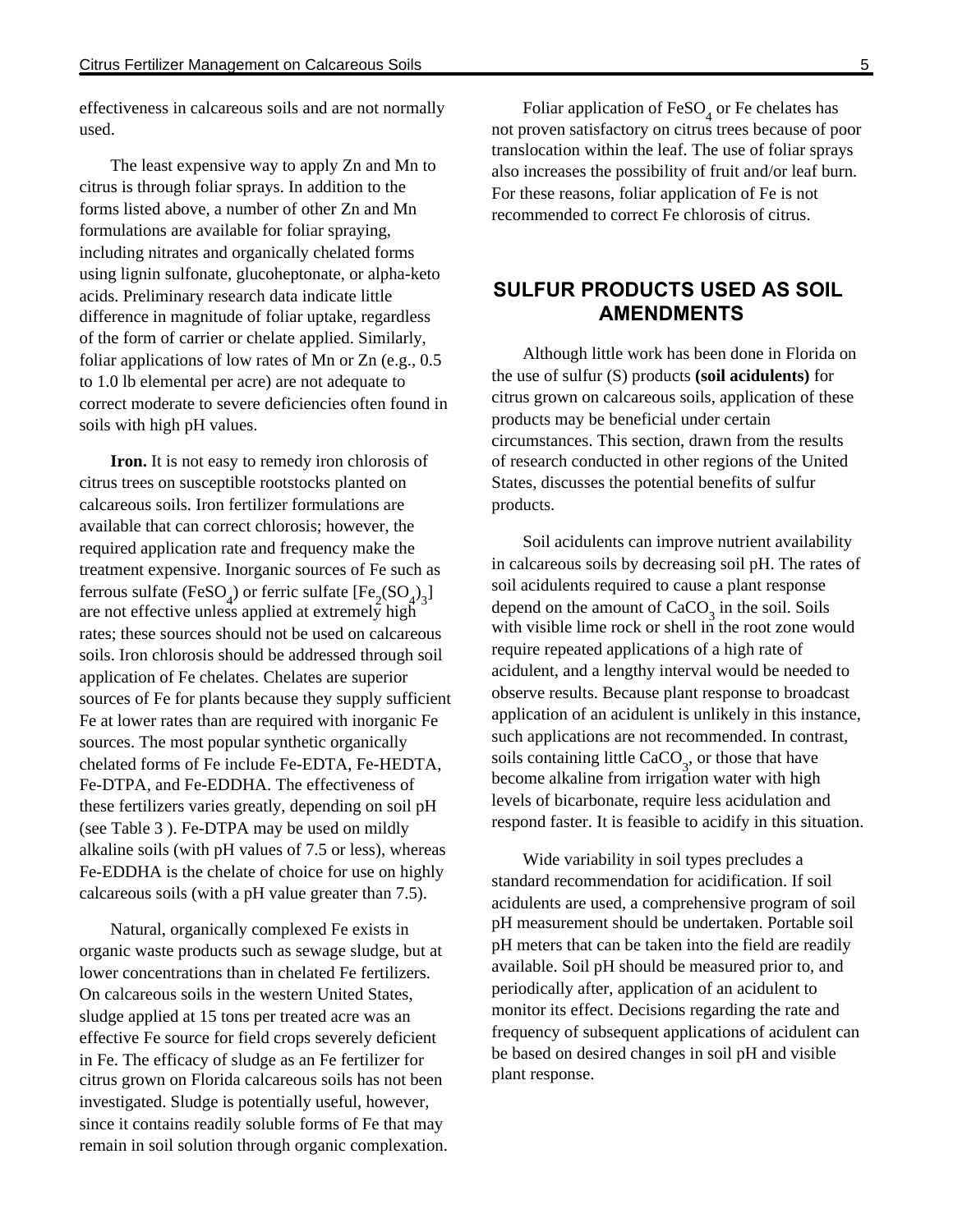Examples of S-containing acidulents include elemental S, sulfuric acid  $(H_2SO_4)$ , and ammonium and potassium thiosulfate  $[(\bar{N}H_4)_2S_2O_3, K_2S_2O_3]$ . These compounds act to neutralize  $CaCO<sub>3</sub>$  with acid (see Table 4); this, in turn, may lead to a lowering of soil pH. Ammonium sulfate  $[(NH_4)_2SO_4]$  acidifies the soil by converting NH<sub>4</sub><sup>+</sup> to NO<sub>3</sub> during mitrification. The sulfate ion  $(SO_4^2)$  alone possesses no acidifying power.

Pound for pound, elemental S is the most effective soil acidulent. Although not an acidic material itself, finely ground elemental S is converted quickly to sulfuric acid in the soil through microbial action. This material can be difficult to work with because it creates dust and fire hazards. Larger particles or flakes are easier to apply but react more slowly, owing to their smaller surface area. Sulfur has been formulated into porous, irregular granules to overcome this difficulty.

In theory, 6.4 tons per acre of elemental S -- the equivalent of 2,720 gallons per acre of concentrated (66° Baume) sulfuric acid -- is required to neutralize each 1% of  $CaCO<sub>3</sub>$  in the soil to a depth of 12 inches. Broadcast application of S over the entire root zone is not practical because a large amount of S is required for acidification. It has been demonstrated in field crops, however, that only a small fraction of the root system is needed to absorb adequate Fe. Thus, it may be possible to improve Fe nutrition in trees by increasing Fe solubility in a small volume of root zone. A high rate of S, or sulfuric acid, concentrated in a small volume of calcareous soil creates an acidic zone and increases the availability of phosphorus and micronutrients to roots growing in, and adjacent to, the acidic zone. In one study, citrus on calcareous soil in Florida completely recovered from lime-induced chlorosis after 4.5 lbs (0.3 gallons) of concentrated sulfuric acid was distributed equally into 6 holes dug within a tree's root zone; however, this occurred only if Fe-EDTA was concurrently applied to the holes at a rate of 2 oz of Fe per tree.

Sulfuric acid reacts more quickly than any other material, but it is hazardous to work with and can damage plants if too much is applied at one time. Dilute concentrations of sulfuric acid can be applied

safely with irrigation water and used to prevent Ca and Mg precipitates from forming in microirrigation lines (see Bulletin 258, Causes and Prevention of Emitter Plugging in Microirrigation Systems ). Levels of  $CaCO<sub>3</sub>$  in the soil and of bicarbonate in the irrigation water determine the proper rate and frequency for injecting sulfuric acid (see Notes in Soil Science No. 18, February 1985). Repeated applications of sulfuric acid with irrigation water will tend to lower soil pH within the wetted pattern of the emitter.

Ammonium thiosulfate and potassium thiosulfate are clear liquid fertilizers (12-0-0-26S and 0-0-25-17S) containing sulfur in the  $S_2O_3^2$  form. They can be blended with N, P, and  $K$  solutions to form a wide variety of N-P-K-S formulations. Thiosulfates are noncorrosive and nonhazardous to handle; they also are well adapted to the methods used to apply fertilizer solutions. When applied to the soil, half of the  $S_2O_3^2$  converts to elemental S, the other half to SO<sub>4</sub><sup>2</sup>. The elemental S further converts to sulfuric acid, which gives the thiosulfate its acidifying power. The  $NH_4^+$  in ammonium thiosulfate also contributes to the acidification reaction.

Thiosulfate is also a good reducing agent. Iron is normally found in well aerated soils in the oxidized  $(Fe<sup>3+</sup>)$  form. Before iron can be taken up by plants, however, it must be reduced to  $Fe<sup>2+</sup>$  at the root surface. Thus, thiosulfate possesses the power to increase Fe availability in calcareous soils to a greater degree than simple soil acidification. It has been demonstrated that soil levels of extractable Fe increase when ammonium thiosulfate is applied to calcareous soils.

Thiosulfate fertilizers can be applied under the tree canopy with a herbicide boom, but this method probably does not concentrate the material in a small enough zone to be effective. Injecting thiosulfates into a microirrigation system, as with sulfuric acid, would be easier and would allow more concentrated application. For example, if microirrigation were used to apply 100 lbs of N per acre, in the form of ammonium thiosulfate, to a grove containing 150 trees per acre, each tree would receive the acidifying power of 1.1 lbs of elemental S. If each tree were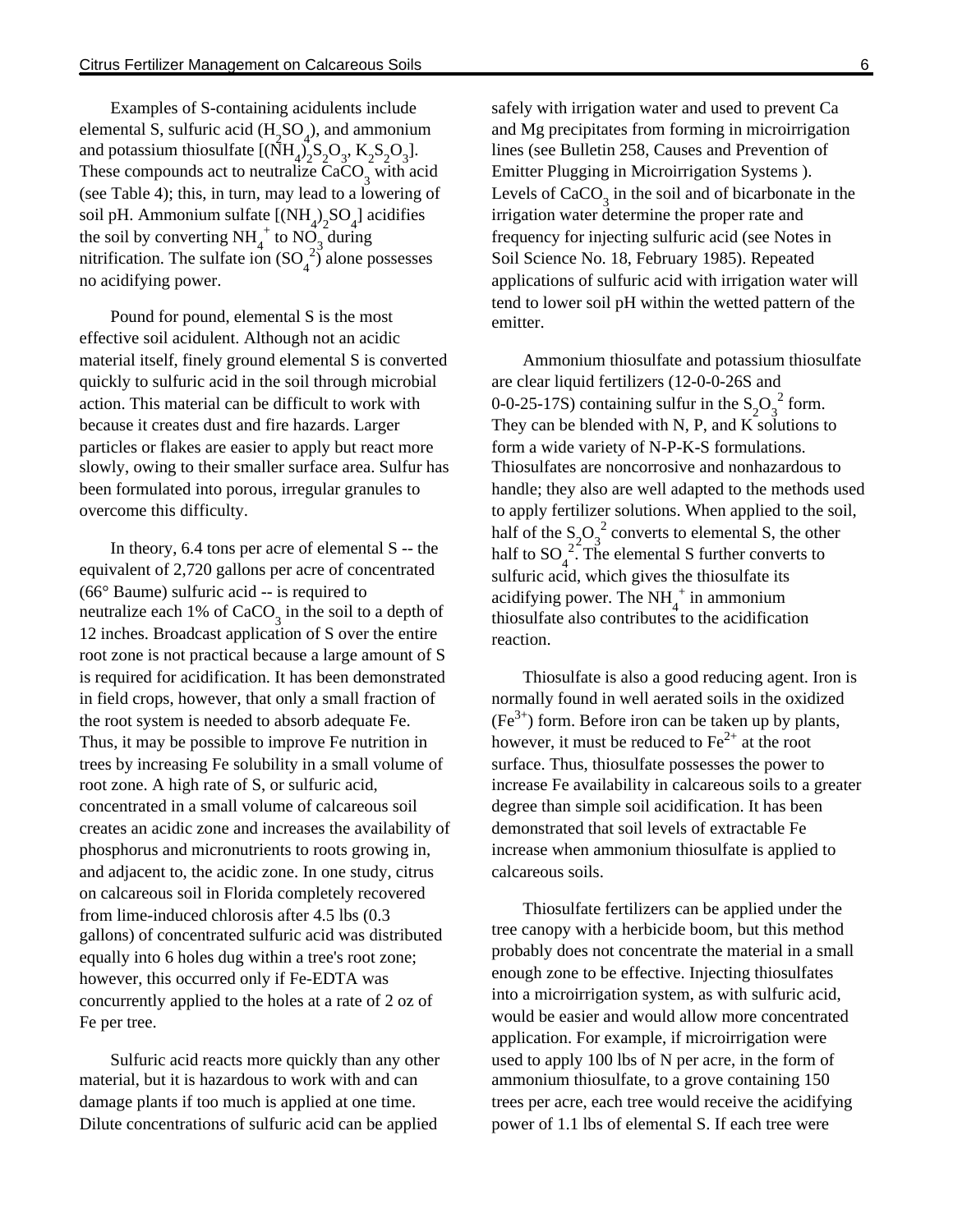irrigated with a single microsprinkler with a wetted pattern diameter of 12 ft, the equivalent S application rate would be 1.0 lbs per 100 square ft, an amount that might be sufficient to correct a mild alkalinity problem. In the same example, if the wetted pattern diameter were 3 ft, as with young tree emitters, the S application rate would increase to 15.7 lbs per 100 square ft. Very likely, this rate of acidification would damage or kill the tree. Therefore, it is important to consider the amount of surface area wetted when applying acidifying materials through an irrigation system. The rate of S should be limited to 1.1 lbs per 100 square ft in any single application.

The soil within the wetted pattern of a microirrigation emitter often becomes alkaline when the water contains bicarbonate, while the surrounding soil may be neutral or acidic. To lower the soil pH in this situation, acid or acidifying fertilizer must be applied to the wetted pattern only. Applying acid or thiosulfate fertilizer through the irrigation system can be effective in treating this problem.

#### **SUMMARY**

- 1. Calcareous soils are alkaline because they contain  $CaCO<sub>3</sub>$ . They are commonly found in south Florida citrus groves, especially in the Indian River area.
- 2. The availability of N, P, K, Mg, Mn, Zn, and Fe to citrus decreases when soil  $CaCO<sub>2</sub>$ concentration increases to more than about 3% by weight. These soils generally have a pH value in the range of 7.6 to 8.3.
- 3. To avoid ammonia volatilization, fertilizers containing ammonium-N or urea should be moved into the root zone with rainfall or irrigation, or be incorporated into the soil.
- 4. Phosphorus fertilizer applied to calcareous soils becomes fixed in sparingly soluble compounds over time. To maintain continuous P availability, P fertilizer should be applied on a regular, but not necessarily frequent, basis.
- 5. Soil testing is useful in determining the magnitude of extractable P. Differences in P soil tests over time indicate accumulation or loss of soil P availability.
- 6. Leaf testing can gauge the effectiveness of soil P as a supply for citrus uptake and should be used to assess the need for P fertilizer application.
- 7. Citrus planted on calcareous soils may require above normal levels of Mg or K fertilizer for satisfactory nutrition. Foliar sprays of  $\mathrm{MgNO}_{3}^{\vphantom{1}}$  or  $\text{KNO}_3$  may be effective where soil applications are not.
- 8. The least expensive way to correct Zn and Mn deficiencies of citrus in calcareous soils is through foliar application of inorganic or organically chelated forms.
- 9. The easiest way to avoid lime-induced Fe chlorosis on calcareous soils is to plant trees budded on tolerant rootstocks.
- 10. The most effective remedy for lime-induced Fe chlorosis on nontolerant rootstocks involves the use of organically chelated Fe.
- 11. Sulfur products that act as soil acidulents can potentially improve nutrient availability in calcareous soils.

#### **REFERENCES**

Barber, S. A. 1984. Soil nutrient bioavailability. John Wiley & Sons, Inc., New York.

Basiouny, F. M., C. D. Leonard, and R. H. Biggs. 1970. Comparison of different iron formulations for effectiveness in correcting iron chlorosis in citrus. Proc. Fla. State Hort. Soc. 83:1-6.

Calvert, D. V. 1969. Spray applications of potassium nitrate for citrus on calcareous soils. Proc. First Int. Citrus Symp. 3:1587-1597.

Calvert, D. V., and H. J. Reitz. 1966. Response of citrus growing on calcareous soil to soil and foliar applications of magnesium. Fla. State Hort. Soc. Proc. 79:1-6.

Calvert, D. V., and R. C. Smith. 1972. Correction of potassium deficiency of citrus with KNO<sub>2</sub> sprays. In Proc. of Symposium of Fertilizer-Pesticide Combinations. Agri. and Food. Chem. Soc. 20:659-661.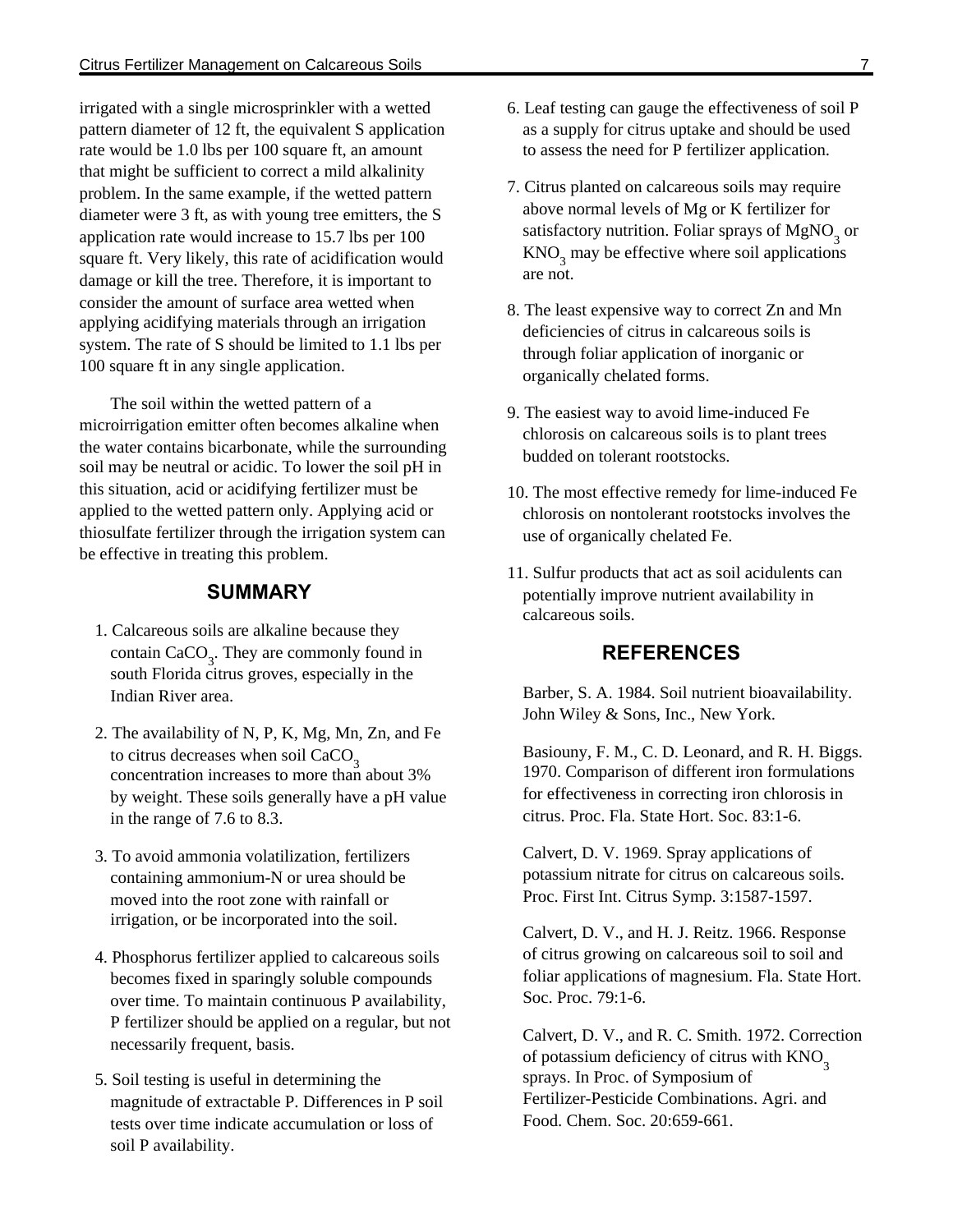Kidder, G., and E. A. Hanlon, Jr. 1985. Neutralizing excess bicarbonates from irrigation water. Univ. of Fla., Soil Sci. Dept. Notes in Soil Science No. 18. Feb. 1985.

Kissel, D. E., D. H. Sander, and R. Ellis, Jr. 1985. Fertilizer-plant interactions in alkaline soils. p. 153-196. In O. P. Engelstad (ed.) Fertilizer technology and use, 3rd ed. Soil Science Society of America, Inc., Madison, WI.

Knudtsen, K., and G. A. O'Connor. 1987. Characterization of iron and zinc in Albuquerque sewage sludge. J. Environ. Qual. 16:85-90.

Koo, R. C. J. (ed.). 1984. Recommended fertilizers and nutritional sprays for citrus. Fla. Agr. Exp. Sta. Bull. 536D.

Korcak, R. F. 1987. Iron deficiency chlorosis. Hort. Rev. 9:133-186.

Leonard, C. D., and D. V. Calvert. 1971. Field tests with new iron chelates on citrus growing on calcareous soils. Proc. Fla. State Hort. Soc. 84:24-31.

Leonard, C. D., and I. Stewart. 1952. Correction of iron chlorosis in citrus with chelated iron. Proc. Fla. State Hort. Soc. 65:20-24.

Leonard, C. D., and I. Stewart. 1953. Chelated iron as a corrective for lime-induced chlorosis in citrus. Proc. Fla. State Hort. Soc. 66:49-54.

Leonard, C. D., and I. Stewart. 1959. Soil application of manganese for citrus. Proc. Fla. State Hort. Soc. 72:38-45.

Leonard, C. D., I. Stewart, and G. Edwards. 1956. Effectiveness of different zinc fertilizers on citrus. Proc. Fla. State Hort. Soc. 69:72-79.

McCaslin, B. D., J. G. Davis, L. Cihacek, and L. A. Schluter. 1987. Sorghum yield and soil analysis from sludge-amended calcareous iron-deficient soil. Agron. J. 79:204-209.

Norvell, W. A. 1991. Reactions of metal chelates in soils and nutrient solutions. p. 187-227. In J. J. Mortvedt et al. (ed.) Micronutrients in agriculture, 2nd ed. Soil Science Society of America, Inc., Madison, WI.

Peech, M., and T. W. Young. 1948. Chemical studies on soils from Florida citrus groves. Fla. Agr. Exp. Sta. Bull. 448.

Pitts, D. J., D. Z. Haman, and A. G. Smajstrla. 1990. Causes and prevention of emitter plugging in micro irrigation systems. Fla. Agr. Exp. Sta. Bull. 258.

Reitz, H. J., and W. T. Long. 1952. Mineral composition of citrus leaves from the Indian River area of Florida. Proc. Fla. State Hort. Soc. 65:32-38.

Tisdale, S. L., W. L. Nelson, and J. D. Beaton. 1985. Soil fertility and fertilizers, 4th ed. Macmillan Publishing Co., New York.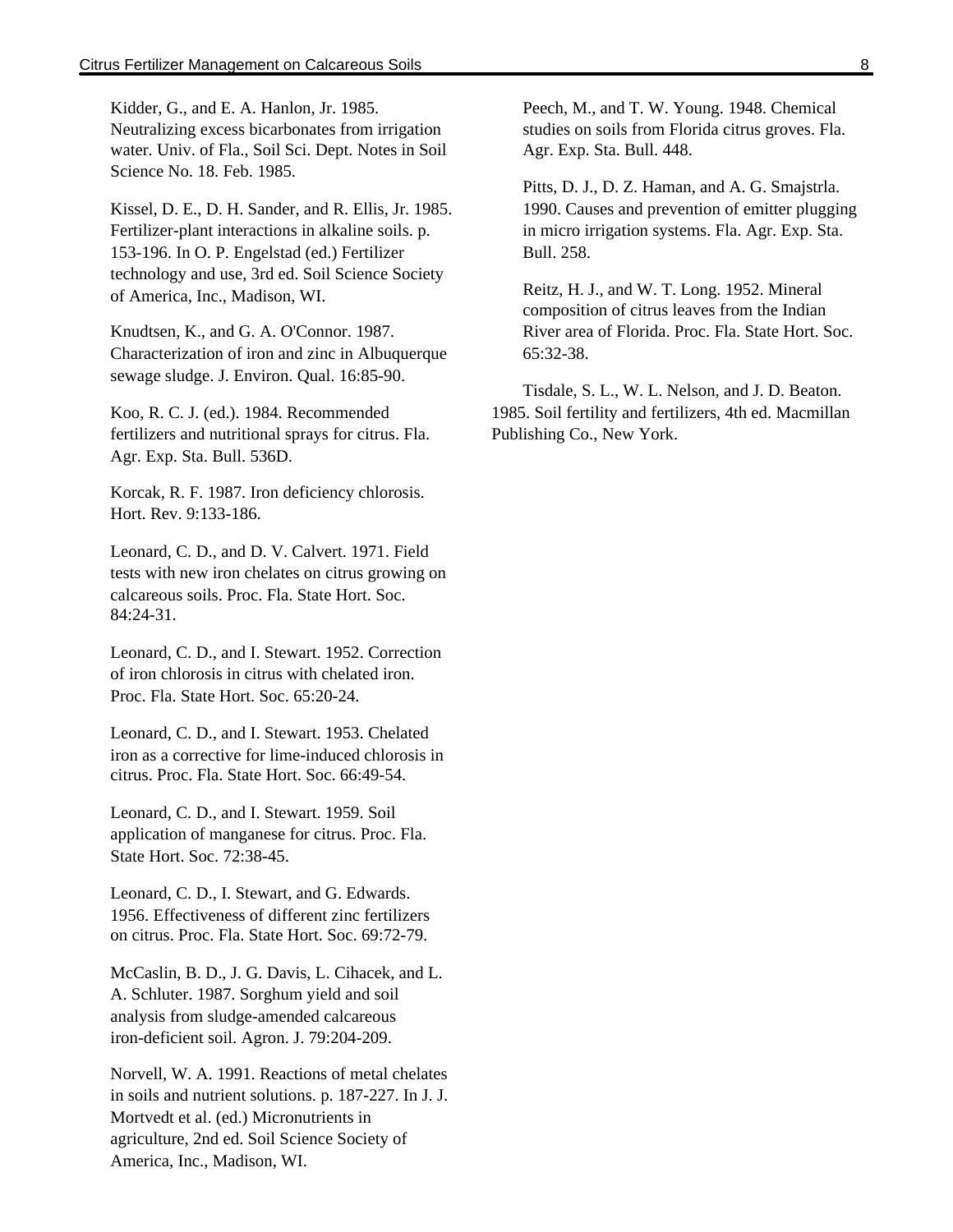| County                                                                                                                                                                                                                             | <b>Acres of Land Area</b> | Percentage of Land Area That is<br><b>Potentially Calcareous<sup>ª</sup></b> | <b>Acres of Land Area Used for</b><br><b>Citrus Production (Rank in Florida)</b> |  |
|------------------------------------------------------------------------------------------------------------------------------------------------------------------------------------------------------------------------------------|---------------------------|------------------------------------------------------------------------------|----------------------------------------------------------------------------------|--|
| St. Lucie                                                                                                                                                                                                                          | 367,089                   | 42                                                                           | 105, 117(1)                                                                      |  |
| Hendry                                                                                                                                                                                                                             | 772,903                   | 21                                                                           | 87,396 (3)                                                                       |  |
| <b>Indian River</b>                                                                                                                                                                                                                | 318,146                   | 26                                                                           | 65,446 (4)                                                                       |  |
| DeSoto                                                                                                                                                                                                                             | 406,867                   | 11                                                                           | 58,058 (6)                                                                       |  |
| Martin                                                                                                                                                                                                                             | 346,158                   | 32                                                                           | 46,335 (8)                                                                       |  |
| Collier                                                                                                                                                                                                                            | 686,581 <sup>b</sup>      | 37                                                                           | 34,167 (9)                                                                       |  |
| <sup>a</sup> Includes these soil series: Pineda, Riviera, Winder, Boca, Hilolo, Pople, Tuscawilla, Pinellas, Bradenton, and Felda. <sup>o</sup> Includes only<br>the portion of Collier County mapped in the USDA-SCS soil survey. |                           |                                                                              |                                                                                  |  |

**Table 1.** Potential Extent of Calcareous Soils in Major South Florida Citrus-Producing Counties.

**Table 2.** Citrus rootstocks ranked according to susceptibility to Fe chlorosis.

| Sour orange (C. aurantium)                      | lowest susceptibility   |
|-------------------------------------------------|-------------------------|
| Rough lemon (C. jambhiri)                       |                         |
| Cleopatra mandarin (C. reticulata)              |                         |
| C. macrophylla                                  |                         |
| C. volkameriana                                 |                         |
|                                                 |                         |
| Sweet orange (C. sinensis)                      | moderate susceptibility |
| Carrizo citrange (C. sinesis x P. trifoliata)   |                         |
|                                                 |                         |
| Trifoliate orange (P. trifoliata)               | highest susceptibility  |
| Swingle citrumelo (C. paradisi x P. trifoliata) |                         |